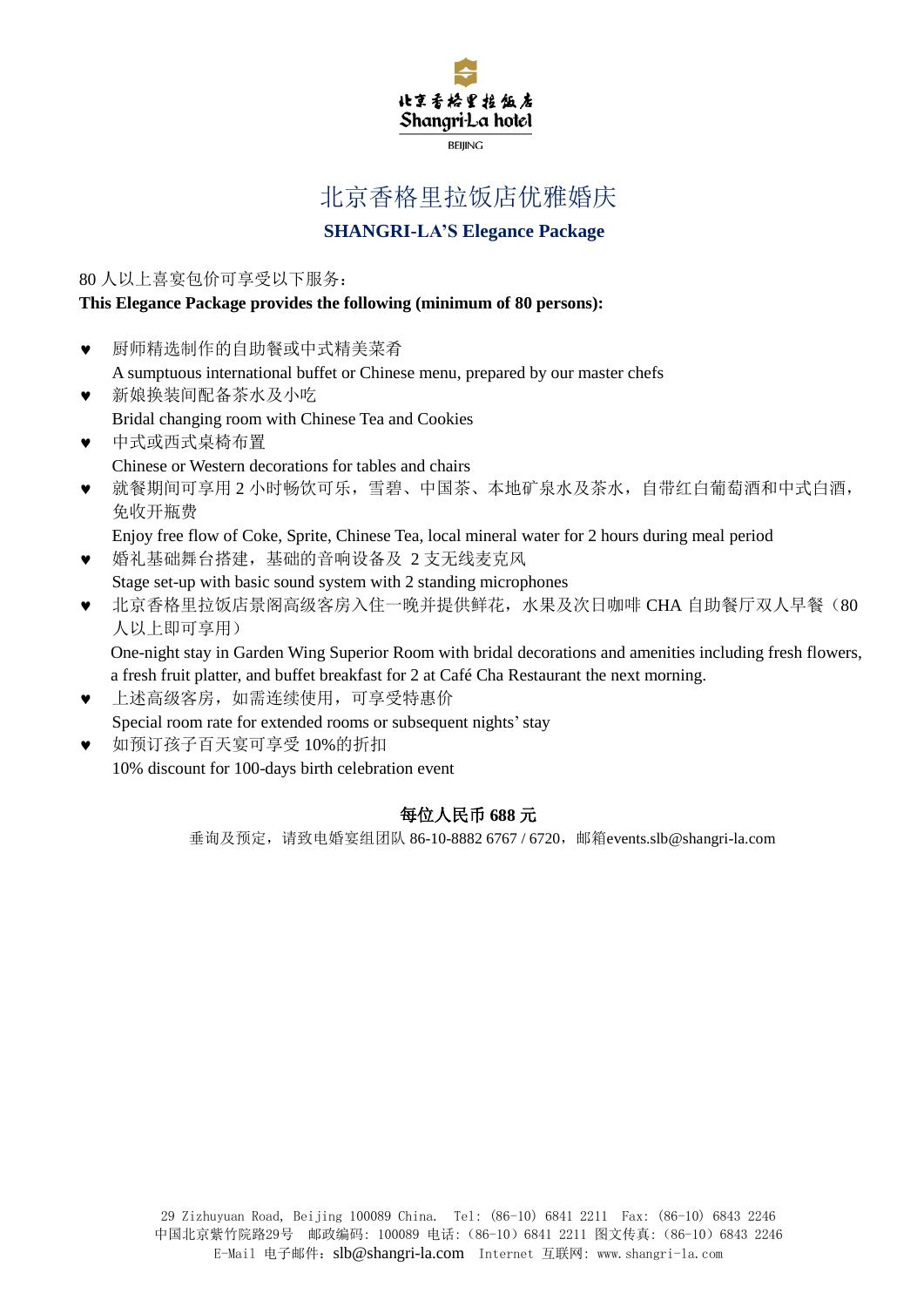

**BEIJING** 

## 优 雅 婚 宴 菜 单 **1 Elegance Wedding Menu 1**

(金玉满堂)香宫拼盘 (鸭卷,中华海藻丝,泡椒鲶鱼皮,卤水金钱肚、樱花海蜇头) Classic Six Cold Dishes Platter

(共偕白首)翡翠花枝炒澳带 Sautéed Australian Scallops and Cuttlefish with a Green Vegetable

> (金童玉女)美极煎大花虾 Pan-fried King Prawns with Magic Sauce

(美满婚姻)杞子松菌炖鸡汤 Double-boiled Chicken Soup with Wolfberry and Matsutake Mushrooms

(天长地久)鲍汁花菇焖南美参 Braised Sea Cucumber with Black Mushrooms and Abalone Sauce

> (富贵有余)冬菜蒸多宝鱼 Steamed Whole Turbot with Preserved Vegetables

(鸾凤和鸣)沙拉菜配红酒牛肋肉 Pan-fried Beef Ribs in Red Wine Sauce with Garden Salad

> (情比金坚)一品红烧肘子 Slow-cooked Pork Knuckle with Soy Sauce

(金枝玉叶)羊肚菌炒西芹百合 Stir-fried Celery and Lily with Morels

(情意绵绵)金菇瑶柱焖伊面 E-fu Noodles with Oyster Sauce

> (永结同心)美点影双辉 Chinese Petit Fours

(合家欢聚)合时生果盘 Seasonal Fresh Fruits Platter

## 人民币 **688** 元**/**每位 **RMB688 net per person**

29 Zizhuyuan Road, Beijing 100089 China. Tel: (86-10) 6841 2211 Fax: (86-10) 6843 2246 中国北京紫竹院路29号 邮政编码: 100089 电话:(86-10)6841 2211 图文传真:(86-10)6843 2246 E-Mail 电子邮件:[slb@shangri-la.com](mailto:slb@shangri-la.com) Internet 互联网: www.shangri-la.com 垂询及预定, 请致电婚宴组团队 86-10-8882 6767 / 6720, 邮箱[events.slb@shangri-la.com](mailto:events.slb@shangri-la.com)